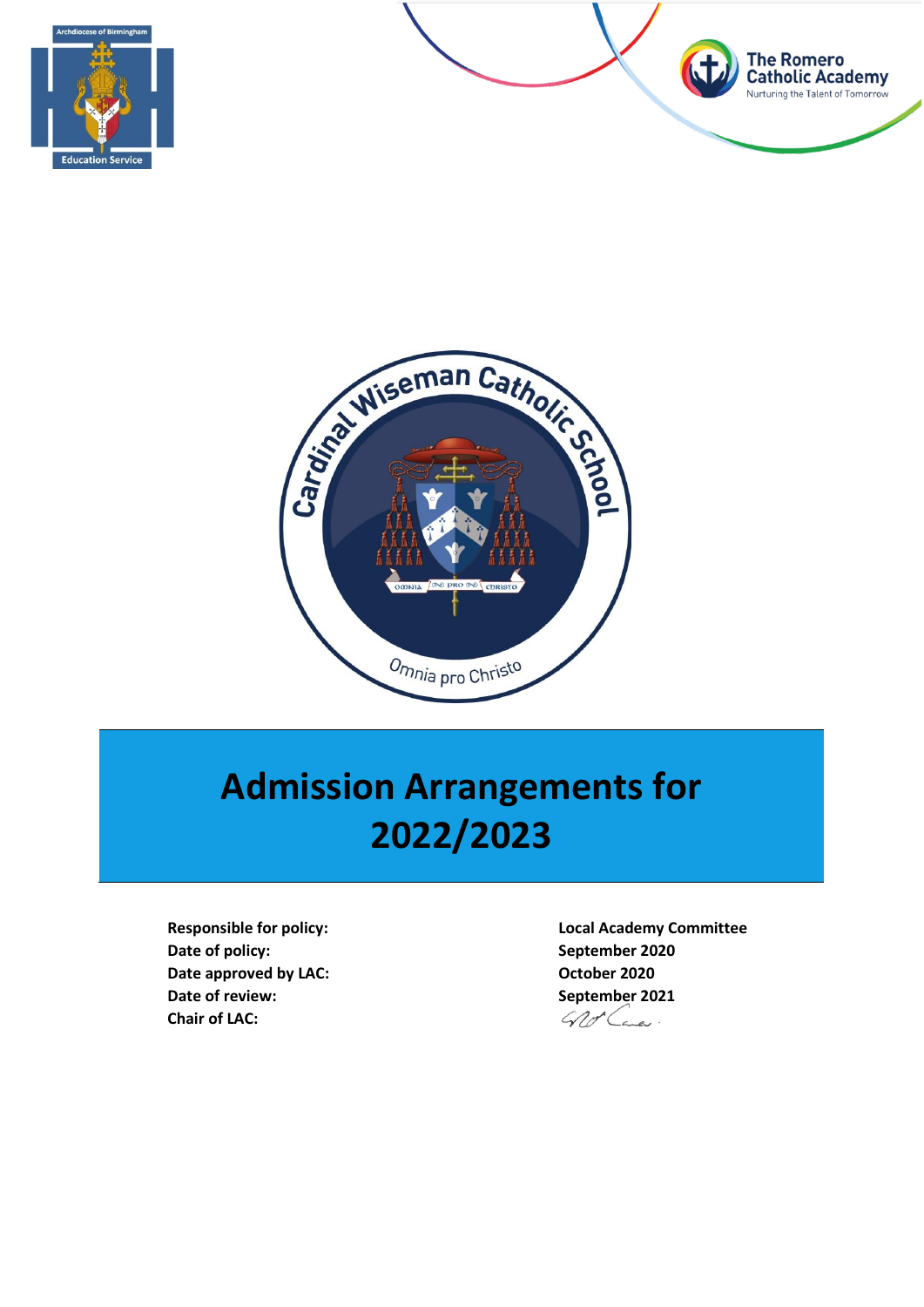# Contents

| $\begin{minipage}[c]{0.9\linewidth} \textbf{1. Introduction} \end{minipage}[a] \begin{minipage}[c]{0.9\linewidth} \textbf{2.0} \end{minipage}[b] \begin{minipage}[c]{0.9\linewidth} \textbf{3.0} \end{minipage}[c]{0.9\linewidth} \textbf{4.0} \end{minipage} \begin{minipage}[c]{0.9\linewidth} \textbf{5.0} \end{minipage} \begin{minipage}[c]{0.9\linewidth} \textbf{6.0} \end{minipage} \begin{minipage}[c]{0.9\linewidth} \textbf{6.0} \end{minipage} \begin{minipage}[c]{0.9\$ |  |
|--------------------------------------------------------------------------------------------------------------------------------------------------------------------------------------------------------------------------------------------------------------------------------------------------------------------------------------------------------------------------------------------------------------------------------------------------------------------------------------|--|
|                                                                                                                                                                                                                                                                                                                                                                                                                                                                                      |  |
|                                                                                                                                                                                                                                                                                                                                                                                                                                                                                      |  |
|                                                                                                                                                                                                                                                                                                                                                                                                                                                                                      |  |
|                                                                                                                                                                                                                                                                                                                                                                                                                                                                                      |  |
|                                                                                                                                                                                                                                                                                                                                                                                                                                                                                      |  |
|                                                                                                                                                                                                                                                                                                                                                                                                                                                                                      |  |
|                                                                                                                                                                                                                                                                                                                                                                                                                                                                                      |  |
|                                                                                                                                                                                                                                                                                                                                                                                                                                                                                      |  |
|                                                                                                                                                                                                                                                                                                                                                                                                                                                                                      |  |
|                                                                                                                                                                                                                                                                                                                                                                                                                                                                                      |  |
|                                                                                                                                                                                                                                                                                                                                                                                                                                                                                      |  |
|                                                                                                                                                                                                                                                                                                                                                                                                                                                                                      |  |
|                                                                                                                                                                                                                                                                                                                                                                                                                                                                                      |  |

**The Romero<br>Catholic Academy**<br>Nurturing the Talent of Tomorrow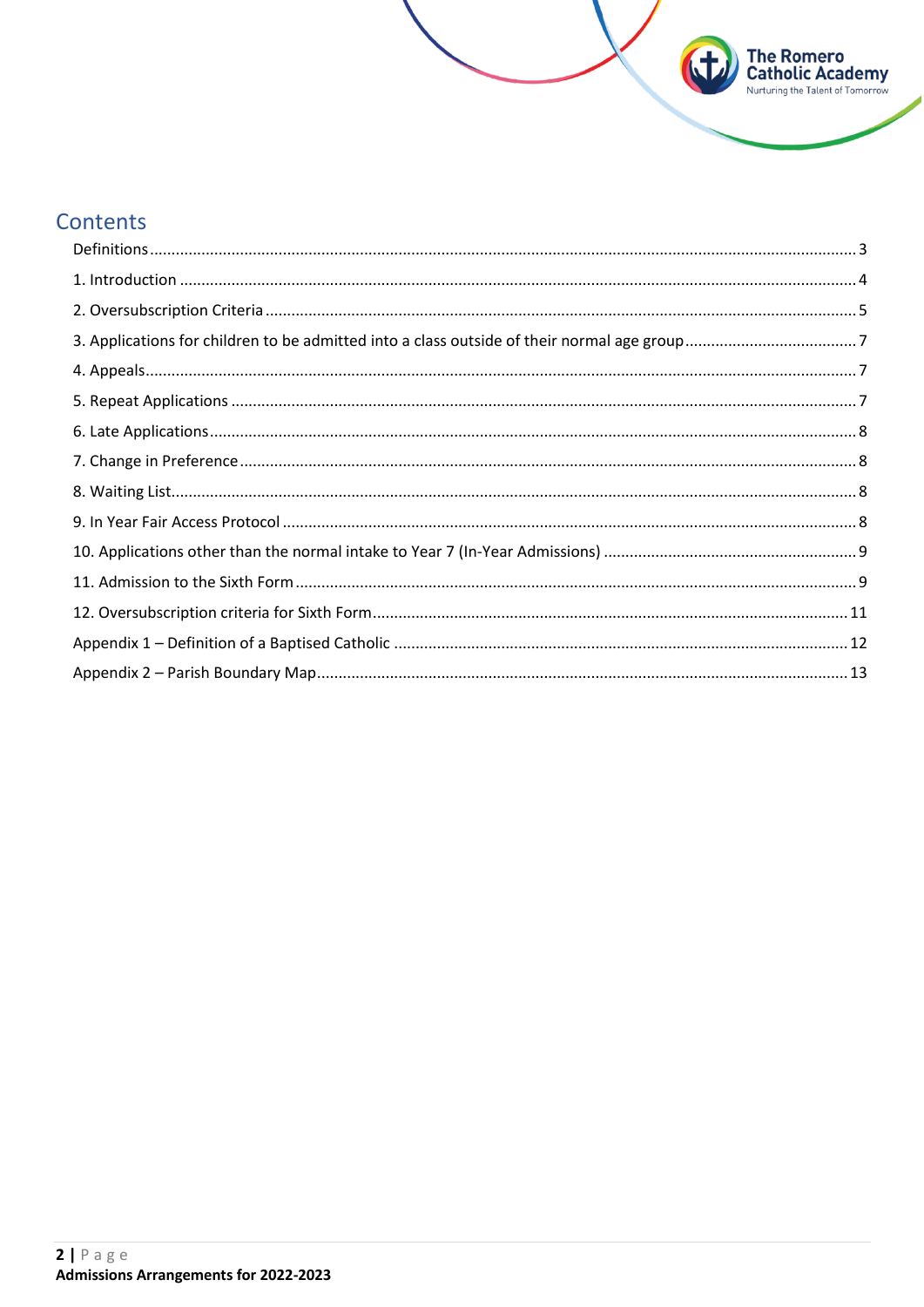# <span id="page-2-0"></span>**Definitions**

In this **Admissions Arrangement for 2022-2023**, unless the context otherwise requires, the following expressions shall have the following meanings:

The Romero Catholic Academy **Nurturing the Talent of Tomorrow** 

- i '**The Romero Catholic Academy**' means the Company named at the beginning of this **Admissions Arrangement for 2022-2023** and includes all sites upon which the Company is undertaking, from time to time, being carried out. The Romero Catholic Academy includes; **Corpus Christi**, **Good Shepherd**, **Sacred Heart**, **Blue Sky**, **SS Peter and Paul**, **St Gregory**, **St John Fisher**, **St Patrick**, **Cardinal Wiseman**, **Shared Services Team**.
- ii '**Romero Catholic Academy'** means the Company responsible for the management of the Academy and, for all purposes, means the employer of staff at the Company.
- iii '**Board'** means the board of Directors of the Romero Catholic Academy.
- iv '**Chair'** means the Chair of the Board or the Chair of the Local Academy Committee of the Academy appointed from time to time, as appropriate.
- v '**Clerk'** means the Clerk to the Board or the Clerk to the Local Academy Committee of the Academy appointed from time to time, as appropriate.
- vi '**Catholic Senior Executive Leader**' means the person responsible for performance of all Academies and Staff within the Multi Academy Company and is accountable to the Board of Directors.
- vii '**Diocesan Schools Commission**' means the education service provided by the diocese, which may also be known, or referred to, as the Birmingham Diocesan Education Service.
- viii '**Local Academy Committee**' means the governing body of the School.
- ix '**Academy Committee Representatives'** means the governors appointed and elected to the Local Academy Committee of the School, from time to time.
- x '**Principal'** means the substantive Principal, who is the person with overall responsibility for the day to day management of the school.
- xi '**School'** means the school or college within The Romero Catholic Academy and includes all sites upon which the school undertaking is, from time to time, being carried out.
- xii '**Shared Services Team'** means the staff who work in the central team across the Company (e.g. HR/ Finance)
- xiii '**Vice**-**Chair'** means the Vice-Chair of the Governing Body elected from time to time.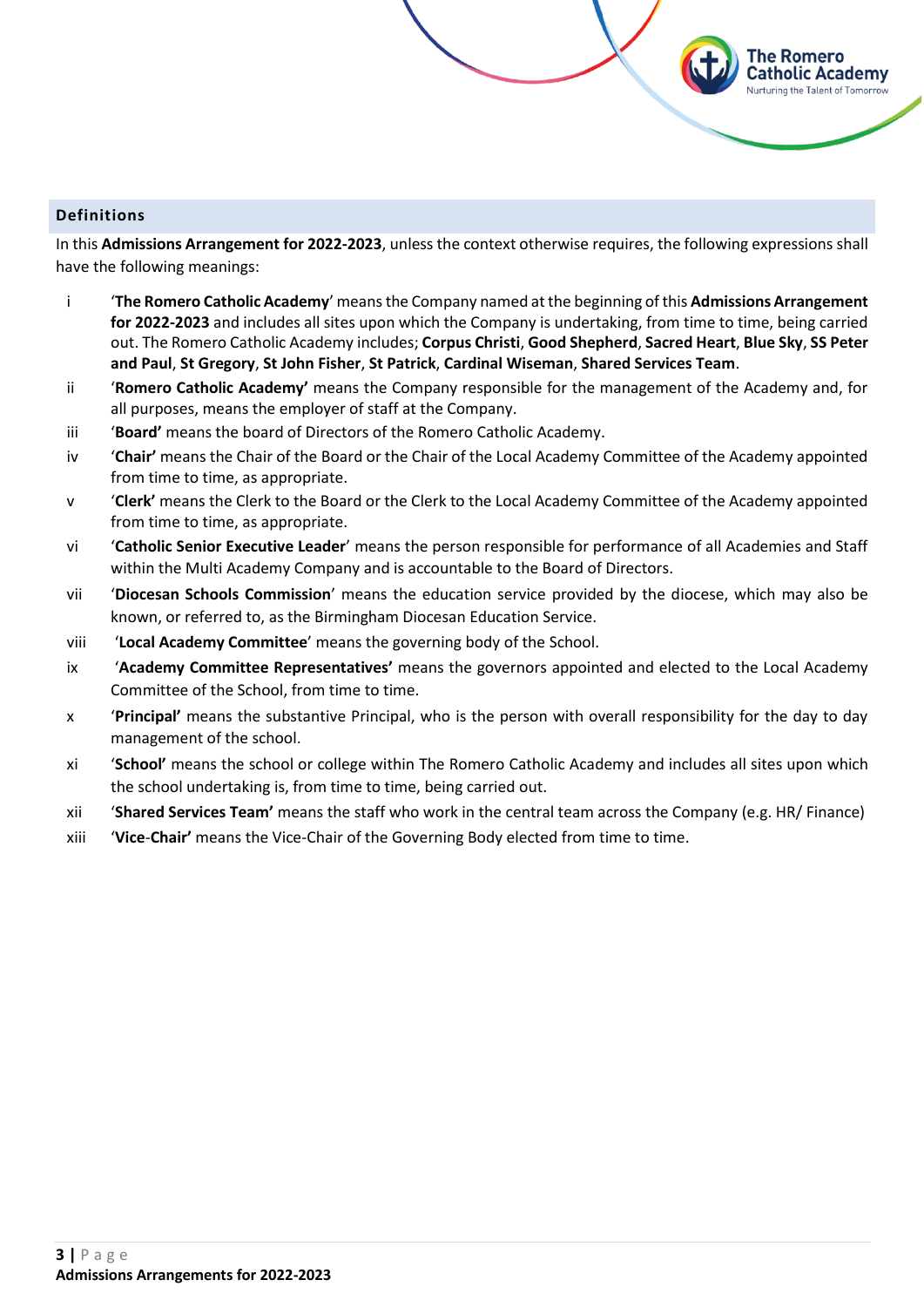#### <span id="page-3-0"></span>**1. Introduction**

Cardinal Wiseman Catholic School is part of the Romero Catholic MAC. The admissions authority for the school is the Board of Directors of the Romero Catholic MAC who has responsibility for admissions to this school. The Board of Directors has delegated responsibility for the administration of the admissions process to the Academy Committee of Cardinal Wiseman Catholic School.

'he Romero atholic Academy

The admissions process for Cardinal Wiseman Catholic School is part of the Coventry Local Authority co-ordinated admissions scheme. To apply for a place at Cardinal Wiseman Catholic School in the normal admissions round, an application must be made using the school admission application process of the local authority in which you live naming Cardinal Wiseman Catholic School on the application form. Applications need to be made by 31<sup>st</sup> October 2021 Baptismal Certificates **MUST** be submitted with the application for any child who is Baptised Catholic (see Note 2).

All applications which are submitted on time will be considered at the same time, after the closing date.

You will be advised of the outcome of your application on 1<sup>st</sup> March 2022, or the next working day, by the local authority on behalf of the school.

Please note that throughout this policy, the term parent means all natural parents, any person who is not a parent but has parental responsibility for a child and any person who has care of a child.

The ethos of this school is Catholic. The school was founded by the Catholic Church to provide education for children of Catholic families. Whenever there are more applications than places available, priority will be given to Catholic children in accordance with the oversubscription criteria listed below. The school is conducted by its Board of Directors as part of the Catholic Church in accordance with its Articles of Association and seeks at all times to be a witness to Our Lord Jesus Christ.

As a Catholic school, we aim to provide a Catholic education for all our pupils. At a Catholic school, Catholic doctrine and practice permeate every aspect of the school's activity. It is essential that the Catholic character of the school's education be fully supported by all families in the school. We therefore hope that all parents will give their full, unreserved and positive support for the aims and ethos of the school. This does not affect the right of an applicant who is not Catholic to apply for and be admitted to a place at the school in accordance with the admission arrangements.

The Board of Directors is the admissions authority and has responsibility for admissions to this school. The Board of Directors has set its admission number at 240 (PAN) pupils to be admitted to Year 7 in the school year which begins in September 2022. (See Note 1 below)

Where there are more applications for places than the number of places available, places will be offered according to the following order of priority. If there is oversubscription within a category, the Board of Directors will give priority firstly to children who will have a brother or sister (see Note 4 below) attending Cardinal Wiseman Catholic School at the time of admission and then secondly to children living closest to the school determined by the shortest distance (see Note 6 below).

For the purposes of this policy, parish boundaries are as shown on the Archdiocese of Birmingham parish boundary map which can be accessed at<https://www.birminghamdiocese.org.uk/boundary-map> and will be applied to the admission arrangements for the academic year 2022/2023.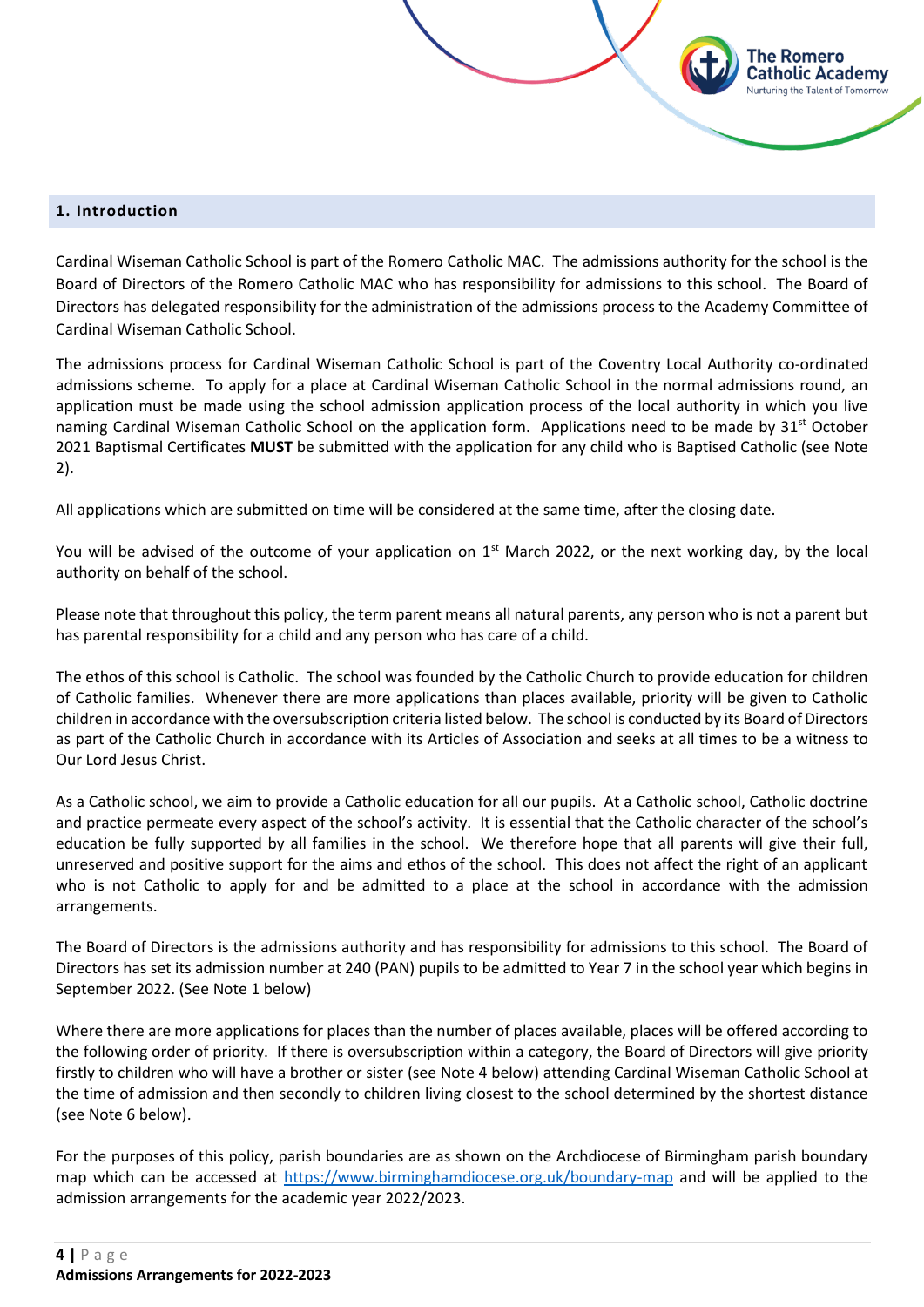Cardinal Wiseman Catholic School's parish boundaries are shown on the attached parish boundary map (Appendix 2), which is also available on the school's website.

The Romero Catholic Academy

# <span id="page-4-0"></span>**2. Oversubscription Criteria**

- 1. Baptised Catholic children (see Note 2 below) who are looked after or previously looked after (See Note 3 below)
- 2. Baptised Catholic children (see Note 2 below) currently attending a named feeder school (see Note 5 below)
- 3. Baptised Catholic children who live in the feeder school or academy parish area (see Note 5 below).
- 4. Other Baptised Catholic children (see note 2 below)
- 5. Non-Catholic children who are looked after or previously looked after (See Note 3 below)
- 6. Non-Catholic children currently attending a named feeder school (see note 5 below)
- 7. Other Non-Catholic children.

#### **Note 1**

Children with an Education, Health and Care (EHC) Plan that names the school **MUST** be admitted. This will reduce the number of places available to applicants. This is not an over subscription criteria.

#### **Note 2**

In all categories, for a child to be considered as Catholic, evidence of Catholic Baptism or Reception into the Church will be required. For a definition of a Baptised Catholic, see Appendix 1. Those who face difficulties in producing written evidence of Catholic Baptism or Reception into the Church should contact their Parish Priest.

Parents making an application for a Catholic child will need to submit a copy of the child's Baptismal Certificate. **This should be returned directly to the school**. If you do not provide a Baptismal Certificate by the closing date, this is likely to affect the criteria that your child is placed into, which is likely to affect your child's chance of being offered a place at this school.

For the purposes of this policy, a looked after child living with a family where at least one of the carers is Catholic will be considered as Catholic. The carer must forward a copy of their own Catholic Baptismal or Reception certificate directly to the school in order for this priority to be given to the child as failure to do so will result in the looked after child being ranked as a non-Catholic.

#### **Note 3**

A "looked after child" has the same meaning as in section 22(1) of the Children Act 1989, and means any child who is (a) in the care of the local authority or (b) being provided with accommodation by them in the exercise of their social services functions (eg children with foster parents) at the time of making the application to the school. A "previously looked after child" is a child who immediately moved on from that status after becoming subject to an adoption, child arrangement order or special guardianship order.

For the purposes of this policy, a looked after child living with a family where at least one of the carers is Catholic will be considered as Catholic. The carer must forward a copy of their own Catholic Baptismal or Reception certificate directly to the school in order for this priority to be given to the child as failure to do so will result in the looked after child being ranked as a non-Catholic.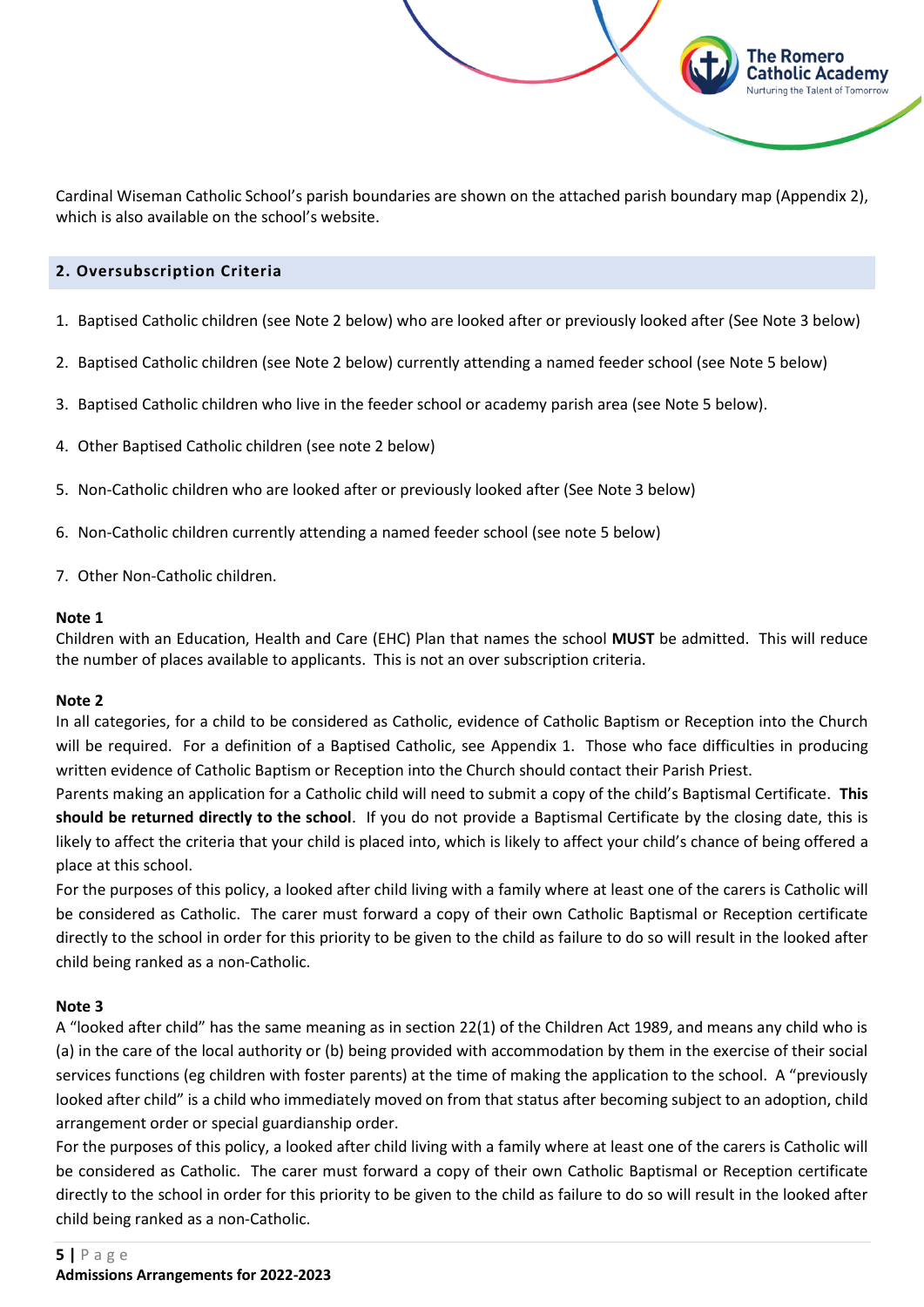#### **Note 4**

For all applicants the definition of a brother or sister is:

- A brother or sister sharing the same parents
- A half-brother or half-sister, where two children share one common parent
- A step-brother or step-sister, where two children are related by a parents' marriage or civil partnership, or where they are unrelated but their parents are living as partners.
- Adopted or fostered children

The children must be living permanently in the same household.

# **Note 5**

The named feeder schools for Cardinal Wiseman Catholic School are:

- Corpus Christi Catholic Primary School Corpus Christi Parish
- Good Shepherd Catholic Primary School St Elizabeth's Parish
- Sacred Heart Catholic Primary School Sacred Heart Parish
- **SS Peter & Paul Catholic Primary School St Patrick's Parish St Patrick's Parish**
- St Gregory's Catholic Primary School St John Fisher Parish
- **St John Fisher Catholic Primary School St John Fisher Parish**
- St Patrick's Catholic Primary School St Patrick's Parish

The Romero atholic Academy:

# **Note 6**

Distances are calculated on the basis of a straight-line measurement from the centre of the child's home address to the centre of the school site. The Local Authority calculates these measurements on behalf of the school using a computerised mapping system. Ordnance Survey supplies the co-ordinates that are used to plot a child's home address and the address of the school.

In a very small number of cases, where the school is oversubscribed, it may not be possible to decide between the applications of those pupils who are the final qualifiers for a place when applying the published admission criteria. For example, this may occur when children in the same year group live at the same address, or if the distance between the home and the school is exactly the same, for example, blocks of flats. If there is no other way of separating the application according to the admissions criteria and to admit both, or all, of the children would cause the Published Admission Number for the child's year group to be exceeded the Board of Directors will select the child to be offered the place by drawing lots. This process will be overseen by a person independent to the Board of Directors.

The Board of Directors will, where possible, admit twins and all siblings from multiple births where one of the children is the last child ranked within the school's published admission number.

A child's home address refers to the address where the child usually lives with a parent or carer and will be the address provided in the Local Authority's Common Application Form.

Where parents have shared responsibility for a child, and the child lives for part of the week with each parent, the home address will be the address provided in the Local Authority's Common Application Form, provided that the child resides at that address for any part of the school week.

Parents may be requested to supply documentary evidence to satisfy the Board of Directors that the child lives at the address put forward by the parents.

If a place in the school is offered on the basis of an address that is subsequently found to be different from a child's normal and permanent home address, then that place is liable to be withdrawn.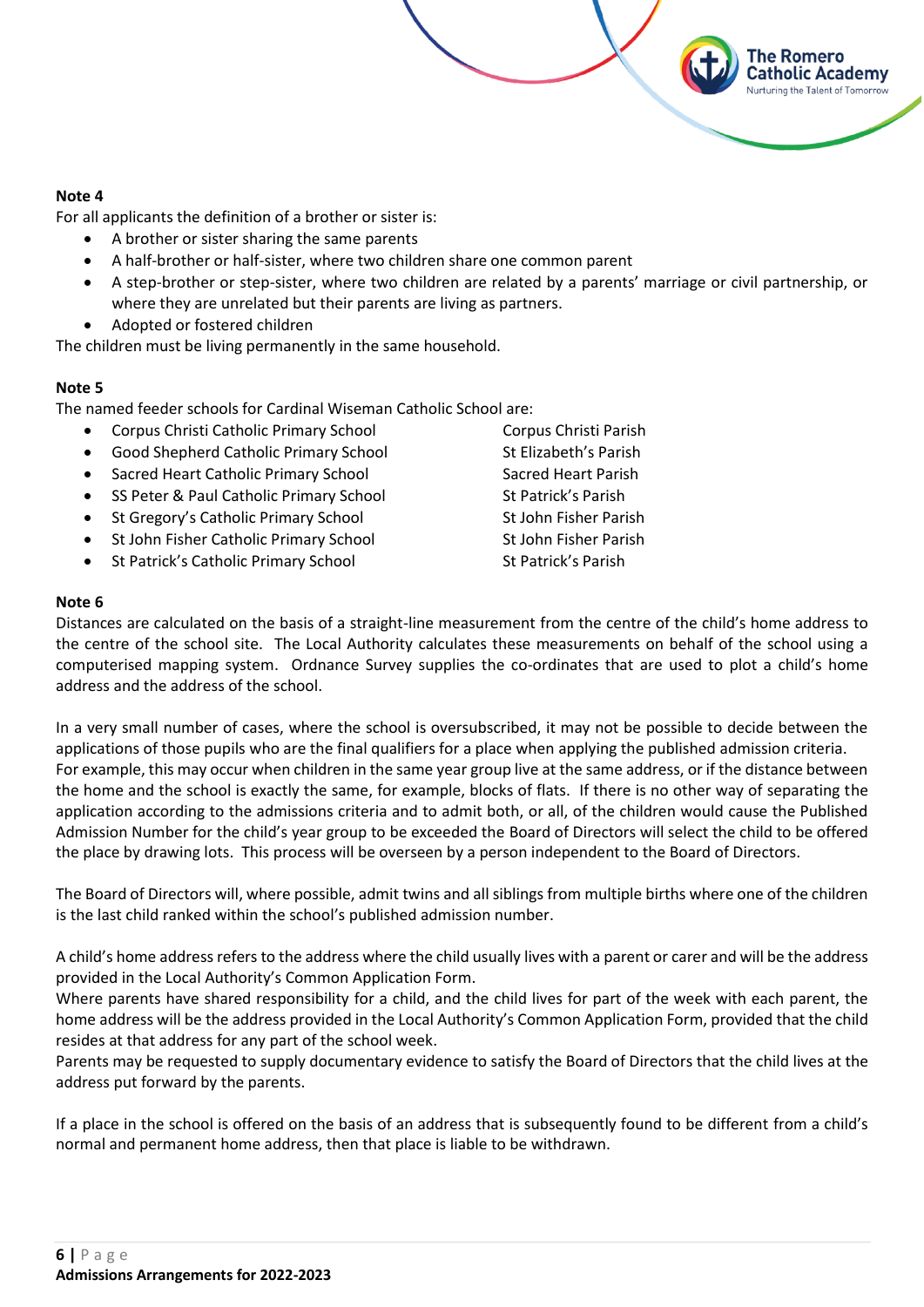# <span id="page-6-0"></span>**3. Applications for children to be admitted into a class outside of their normal age group**

Parents have the right to request, but not insist, that their child be considered for admission to a class outside of their normal age group. This could be the case, for example, if a child is gifted and talented, has experienced problems such as ill health, or is already being educated in a class outside of their normal age group at their current Primary school. Parents who wish for their child to be considered for admission to a class outside of their normal age group must make an application for the normal age group in the first instance. Parents must then submit a formal request to the Board of Directors for the child to be considered for a different age group class instead. This request should be in the form of a written letter of application outlining the reasons why they wish for their child to be considered to be admitted into a class outside of their normal age group and enclosing any supportive evidence and documentation that they wish to be taken into account as part of that request.

The Romero atholic Academv

The Board of Directors will consider requests submitted for a child to be admitted into a class outside of their normal age group and advise parents of the outcome of that request before national offer day, having taken into account the information provided by the parents, the child's best interests and the views of the Head Teacher.

If the request is refused, the original application for the normal age group class will progress through the Local Authority co-ordinated admissions scheme, be considered by the Board of Directors and the parents advised of the outcome.

If the request is agreed and the year group for which the parents have requested a place is a current year group in the school, then the application will be considered by the Board of Directors and the parents advised of the outcome.

If the request is agreed and the year group for which the parents have requested a place is for a future year group, i.e. Year 7 in September 2023, then the original application is withdrawn and the parents must submit a fresh application for Year 7 2023 when applications open in the autumn term of 2022. Please note that parents only have the right to re-apply for a place. Where the Board of Directors agrees to consider an application for Year 7 the following year, that application is considered alongside all other applications received and parents will be advised of the outcome of that application on national offer day. No place is reserved or held for the child in advance.

If parents are considering submitting an application for their child to be admitted into a class outside of their normal age group, it is strongly recommended that they also read the DFE guidance which can be found at: <https://www.gov.uk/government/publications/summer-born-children-school-admission>

#### <span id="page-6-1"></span>**4. Appeals**

Parents who wish to appeal against the decision of the Board of Directors to refuse their child a place in the school should make that appeal request in writing to the Chair of the Board of Directors at the school address. Appeals will be heard by an independent panel.

Please note that parents do not have the right to appeal if their request for their children to be admitted to a class outside of their normal year group has been refused, but the Board of Directors have offered a place in the normal age group instead.

#### <span id="page-6-2"></span>**5. Repeat Applications**

Any parent can apply for a place for their child at any time outside of the normal admissions round. Parents do not have the right to a second appeal in respect of the same school for the same academic year unless, in exceptional circumstances, the Board of Directors has accepted a second application from the parent because of a significant and material change in the circumstances of the parent, child or school, but have still refused admission.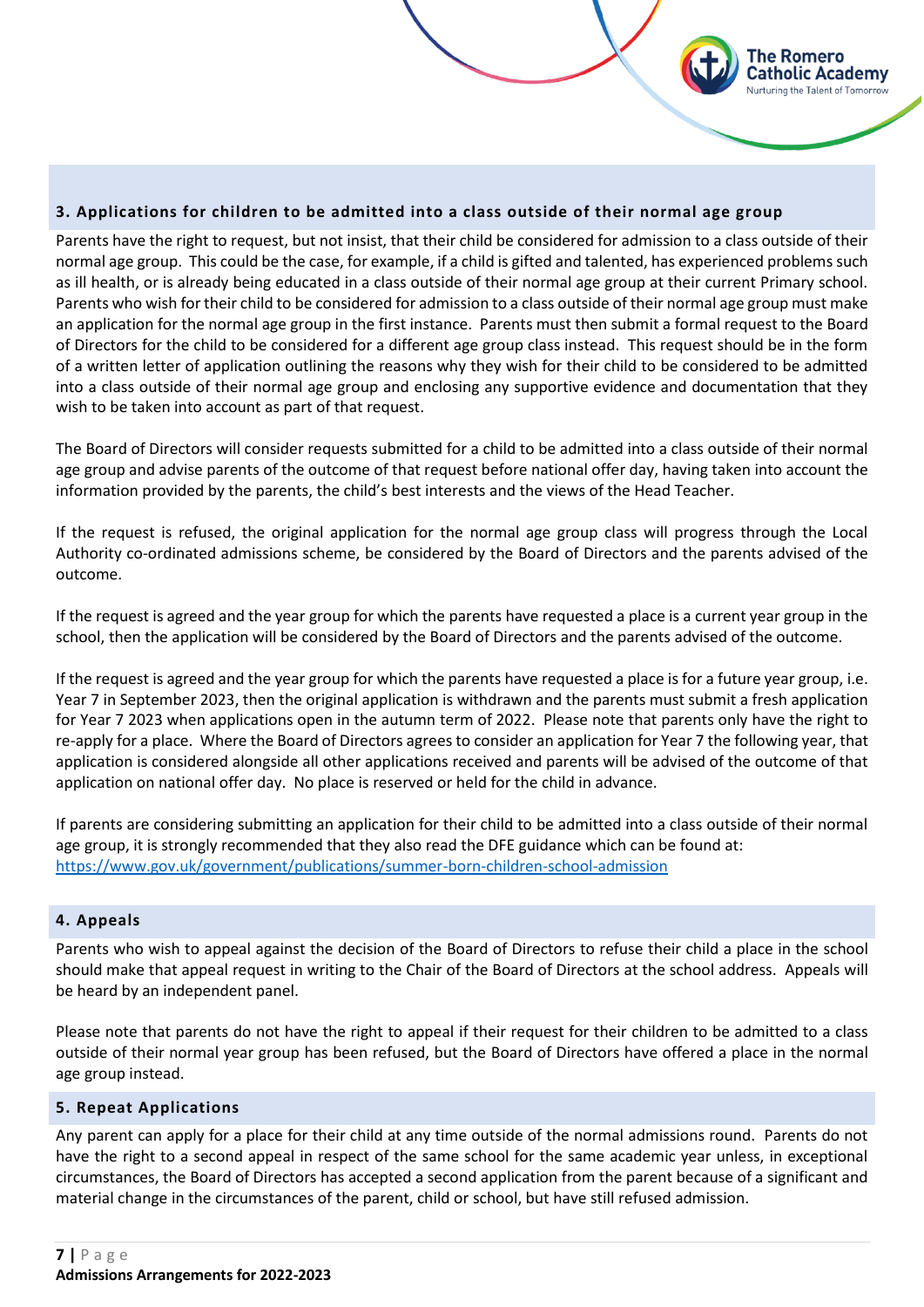# <span id="page-7-0"></span>**6. Late Applications**

Late applications will be dealt with in accordance with the Local Authority's co-ordinated admissions scheme. This states that applications received after the closing date of  $31<sup>st</sup>$  October 2021 will be accepted but will be considered to be late and may not be processed until after 1<sup>st</sup> March 2022. Parents will be advised in their receipt letter that this will be the case.

The Romero atholic Academv

You are encouraged to ensure that your application is received on time.

#### <span id="page-7-1"></span>**7. Change in Preference**

Once an application has been submitted, requests to change the preferences on that application will be accepted up to the closing date of applications on 31<sup>st</sup> October 2021.

Requests to change preferences after 31<sup>st</sup> October 2021 will not be considered until after the allocation of school places on 1<sup>st</sup> March 2022.

All requests to change preferences should be made in writing to the Local Authority to whom the parents submitted the original application.

#### <span id="page-7-2"></span>**8. Waiting List**

In addition to their right to appeal, children who have not been offered a place at Cardinal Wiseman Catholic School but were offered a school that was ranked as a lower preference on their application form will be added to a waiting list. The waiting list will be maintained until the last day of the summer term 2023 and will then be discarded.

A child's position on a waiting list is not fixed. When a new child joins the waiting list, all applicants on that waiting list will be re-ranked to ensure that the list is always maintained in oversubscription criteria order. This means that a child's position on the waiting list could go up or down during the time that it is on the list. Any late applications accepted will be added to the waiting list in accordance with the oversubscription criteria.

Inclusion on the waiting list does not mean that a place will eventually become available. It may be that those already offered places may accept them, thereby filling all available places.

Children on the waiting list who attend a named feeder school (see Note 5 above) who have not been offered a place in the school by the beginning of the Autumn term 2022 will be re-ranked to take into account that they will no longer be attending that feeder school from 1<sup>st</sup> September 2022. This will affect the oversubscription criteria that your child is placed into on the waiting list from  $1<sup>st</sup>$  September 2022.

Children who are the subject of a direction by the Local Authority to admit or who are allocated to a school in accordance with the Fair Access Protocol take precedence over those on a waiting list.

#### <span id="page-7-3"></span>**9. In Year Fair Access Protocol**

The Board of Directors of Cardinal Wiseman Catholic School is committed to taking its fair share of children who are vulnerable and/or hard to place, as set out in locally agreed protocols. Accordingly, outside the normal admission round the Board of Directors is empowered to give absolute priority to a child where admission is requested under any locally agreed protocol. The Board of Directors has this power, even when admitting the child would mean exceeding the published admission number.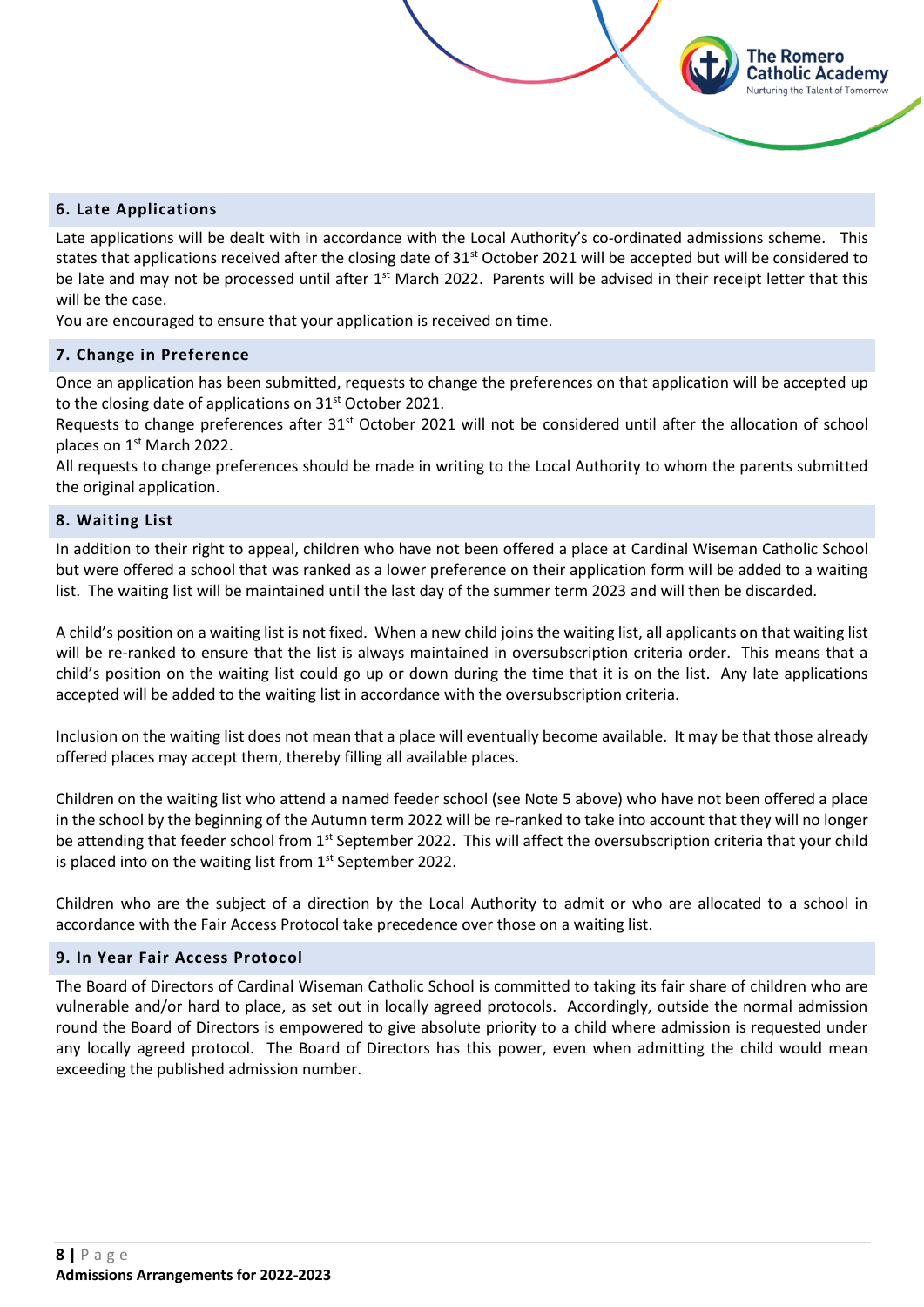<span id="page-8-0"></span>

An application can be made for a place for a child at any time outside the normal admission round and the child will be admitted where there are places available.

The Romero atholic Academv

Applications should be made by contacting Coventry local authority's School Admissions Team who will liaise with the school's Board of Directors regarding any applications submitted.

Where there are places available but more applications than places, the published oversubscription criteria, as set out for the normal round of admissions, will be applied.

If there are no places available, the child will be added to the waiting list (see above).

Parents will be advised of the outcome of their application in writing and, where the Board of Director's decision is to refuse their child a place, have the right to appeal to an independent appeal panel.

There is no charge or cost related to the admission of a child to this school.

# <span id="page-8-1"></span>**11. Admission to the Sixth Form**

The school operates a sixth form for a total of 200 pupils. [100] places overall will be available in Year 12. Whilst the admission number is 1, if fewer than 99 of the school's existing pupils transfer into Year 12, additional external pupils will be admitted until Year 12 meets its capacity of 100.

Applications for the Sixth Form should be made directly to the school using the application form available from the school's [sixth form office] or from the school's website. Completed application forms must be returned to the school by (1.30pm on the first Friday of December of the year preceding the proposed admission].

Both internal and external pupils wishing to enter the sixth form will be expected to have met the same minimum academic entry requirements for the sixth form. These are 5 Grade  $9 - 4$  GCSEs including English and Maths.

In addition to the sixth form's minimum academic entry requirements pupils will need to satisfy minimum entrance requirements to the courses for which they are applying. If either internal or external applicants fail to meet the minimum course requirements they will be given the opportunity of pursuing any alternative courses for which they do meet the minimum academic requirements. Course requirements are published annually in the school's prospectus and on its website.

#### • **Level 3 Courses:**

- o **ACADEMIC PATHWA**Y: 3 Grade 9-4 GCSE / BTEC passes plus English and Maths at Grade 5 (see also subject specific requirements below).
- o **VOCATIONAL PATHWAY**: 3 Grade 9-4 GCSE / BTEC passes plus English and Maths at Grade 4 (see also subject specific requirements below).
- **Foundation Course:**
	- o There are no entry requirements. In collaboration with EMAS (Coventry) this course is offered to newly arrived students into the country with limited verbal English or English as an additional language. The course primarily focuses on developing the literacy and numeracy skills necessary to undertake further education at Level 1, 2 or 3.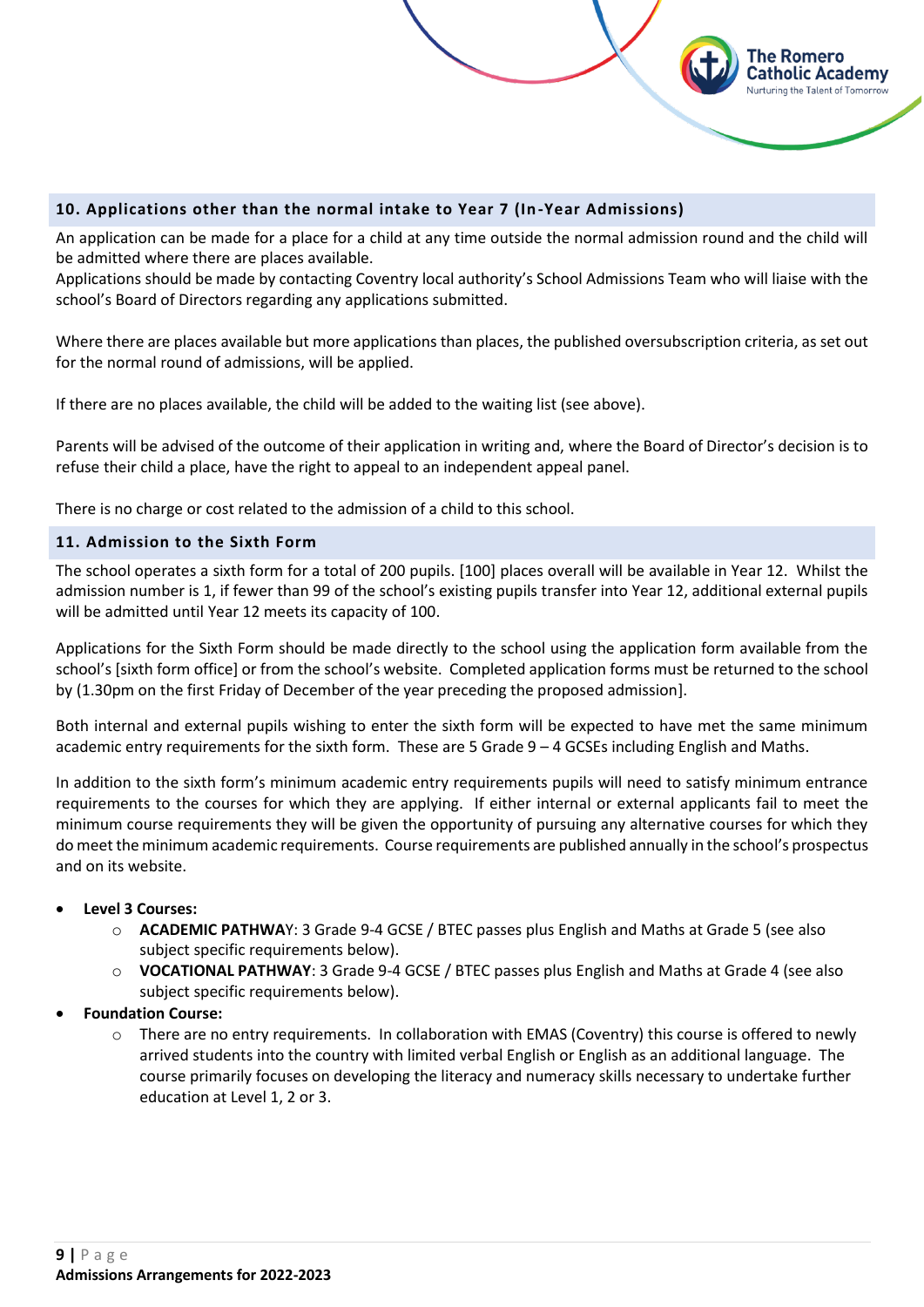SUBJECT SPECIFIC GRADES: individual subjects have their own entry requirements as shown below.

**The Romero<br>Catholic Academy**<br>Nurturing the Talent of Tomorrow

| <b>Subject Specific Entry Requirements</b>      |                                                                                                                                  |  |
|-------------------------------------------------|----------------------------------------------------------------------------------------------------------------------------------|--|
| (Note: All grades refer to GCSE qualifications) |                                                                                                                                  |  |
| I wish to study                                 | I require a minimum of                                                                                                           |  |
| <b>Applied Science</b>                          | Grade 4 in Combined Science GCSE                                                                                                 |  |
| Art                                             | Grade 4 in Art (GCSE) or Merit in Art and Design (BTEC) or a portfolio of work if no<br>experience of Art at KS4                 |  |
| <b>Biology</b>                                  | Grade 6 in Biology or Grade B in Additional Science                                                                              |  |
| <b>Business Studies</b>                         | GCSE / BTEC (Level 2) in this subject is desirable but not essential                                                             |  |
| Chemistry                                       | Grade 6 in Chemistry or Grade 6 in Additional Science                                                                            |  |
| <b>Core Maths</b>                               | Grade 5 in GCSE Maths                                                                                                            |  |
| Economics                                       | GCSE in this subject is desirable but not essential                                                                              |  |
| English Literature                              | Grade 6 in GCSE English Language or Literature                                                                                   |  |
| <b>Further Maths</b>                            | Grade 7 in Maths                                                                                                                 |  |
| Geography                                       | Grade 6 in Geography                                                                                                             |  |
| <b>Health &amp; Social Studies</b>              | Pass (BTEC, Level 2) in this subject is desirable but not essential                                                              |  |
| History                                         | Grade 6 in History                                                                                                               |  |
| ICT                                             | Grade 4 in IT/Computer Science desirable                                                                                         |  |
| Maths                                           | Grade 7 in Maths                                                                                                                 |  |
| <b>Media Studies</b>                            | Merit (BTEC, Level 2) in this subject is desirable but not essential                                                             |  |
| Performing Arts                                 | Grade 4 GCSE in this subject is desirable but not essential                                                                      |  |
| Philosophy & Ethics                             | Grade 5 in Religious Studies                                                                                                     |  |
| Photography                                     | Grade 4 in Photography (GCSE) or Merit in Art and Design (BTEC) or a portfolio of<br>work if no experience of Photography at KS4 |  |
| Physics                                         | Grade 6 in Physics or Grade 6 in Additional Science. It is recommended that students<br>also study A Level Maths                 |  |
| Polish                                          | An ability to read / write in Polish                                                                                             |  |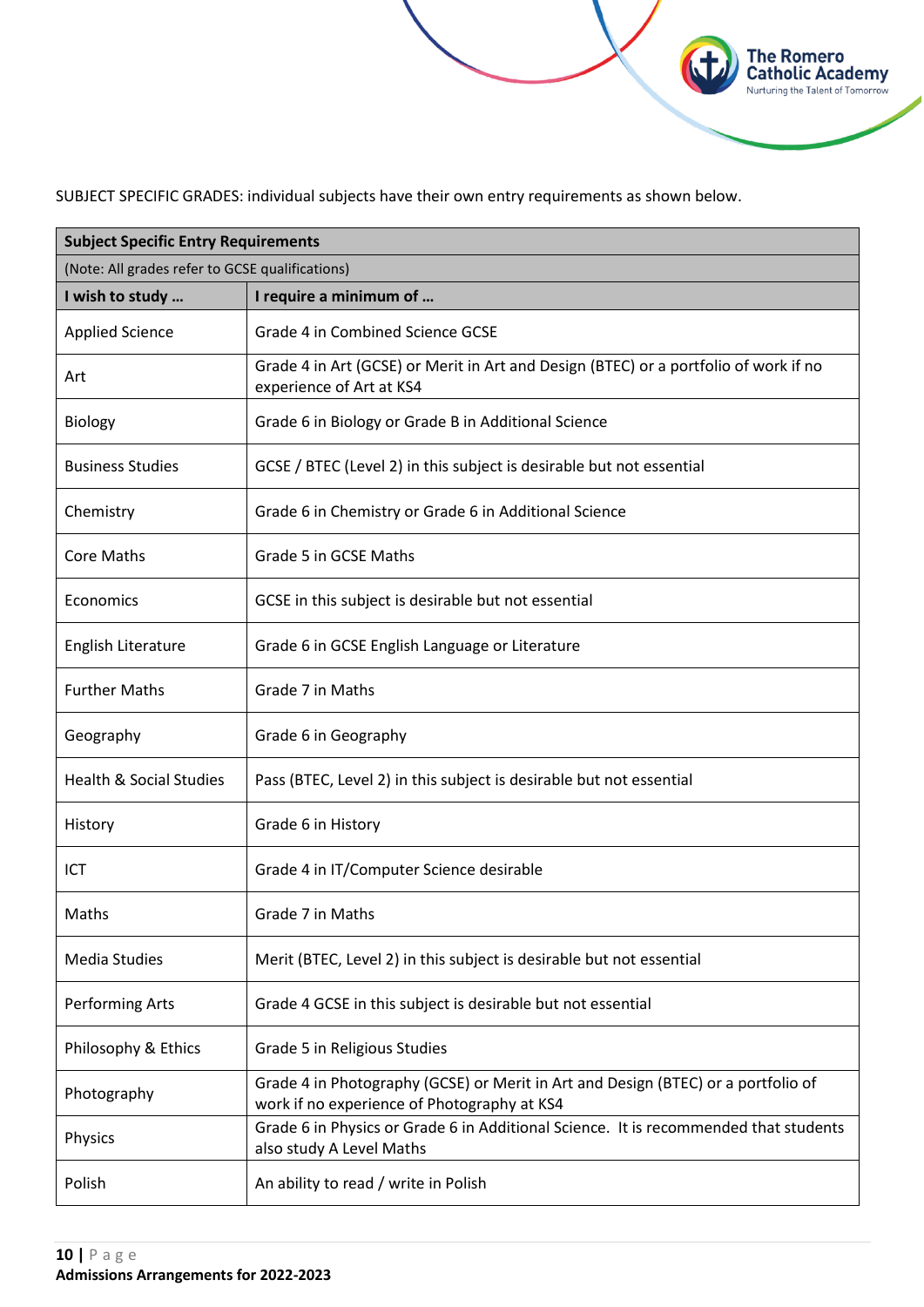| Psychology       | Grade 4 in English and Maths                                                                               |
|------------------|------------------------------------------------------------------------------------------------------------|
| Sociology        | Grade 4 in English                                                                                         |
| Sport            | Grade 4 in Physical Education (GCSE) or Merit (or equivalent) at OCR Cambridge<br><b>Nationals</b>         |
| Travel & Tourism | Grade 4 in Geography (GCSE) or a Pass (BTEC Level 2) in Travel & Tourism is desirable<br>but not essential |

The Romero Catholic Academy **Nurturing the Talent of Tomorrow** 

When Year 12 is undersubscribed all applicants meeting the minimum academic entry requirements will be admitted or permitted to progress.

When there are more external applicants that satisfy any academic entry requirements priority will be given in accordance with the oversubscription criteria set out below.

Where there is space in Year 13, i.e. where there are few than [100] pupils in the year group, the school will admit additional pupils up to this number using the oversubscription criteria set out below.

Where there are more applications for places than the number of places available, places will be offered according to the following order of priority. If there is oversubscription within a category, the Board of Directors will give priority firstly to children who will have a brother or sister (see Note 4 above) attending Cardinal Wiseman Catholic School at the time of admission and then secondly to children living closest to the school determined by the shortest distance (see Note 6 above)

Please note that Children with an Education, Health and Care (EHC) Plan that names the academy **MUST** be admitted. This will reduce the number of places available to applicants. This is not an over subscription criteria.

# <span id="page-10-0"></span>**12. Oversubscription criteria for Sixth Form**

Provided the academic requirements have been met, priority will be given to other applicants as follows:

- 1. Baptised Catholic students (see Note 2 above) who are looked after or previously looked after (see Note 3 above)
- 2. Baptised Catholic students (see Note 2 above) from other schools
- 3. Students who are looked after or previously looked after (see Note 3 above) and currently attend otherschools
- 4. Students who have a brother or sister (see Note 4 above) attending Cardinal Wiseman Catholic School who will continue to attend Cardinal Wiseman during the following school year
- 5. Students from other schools.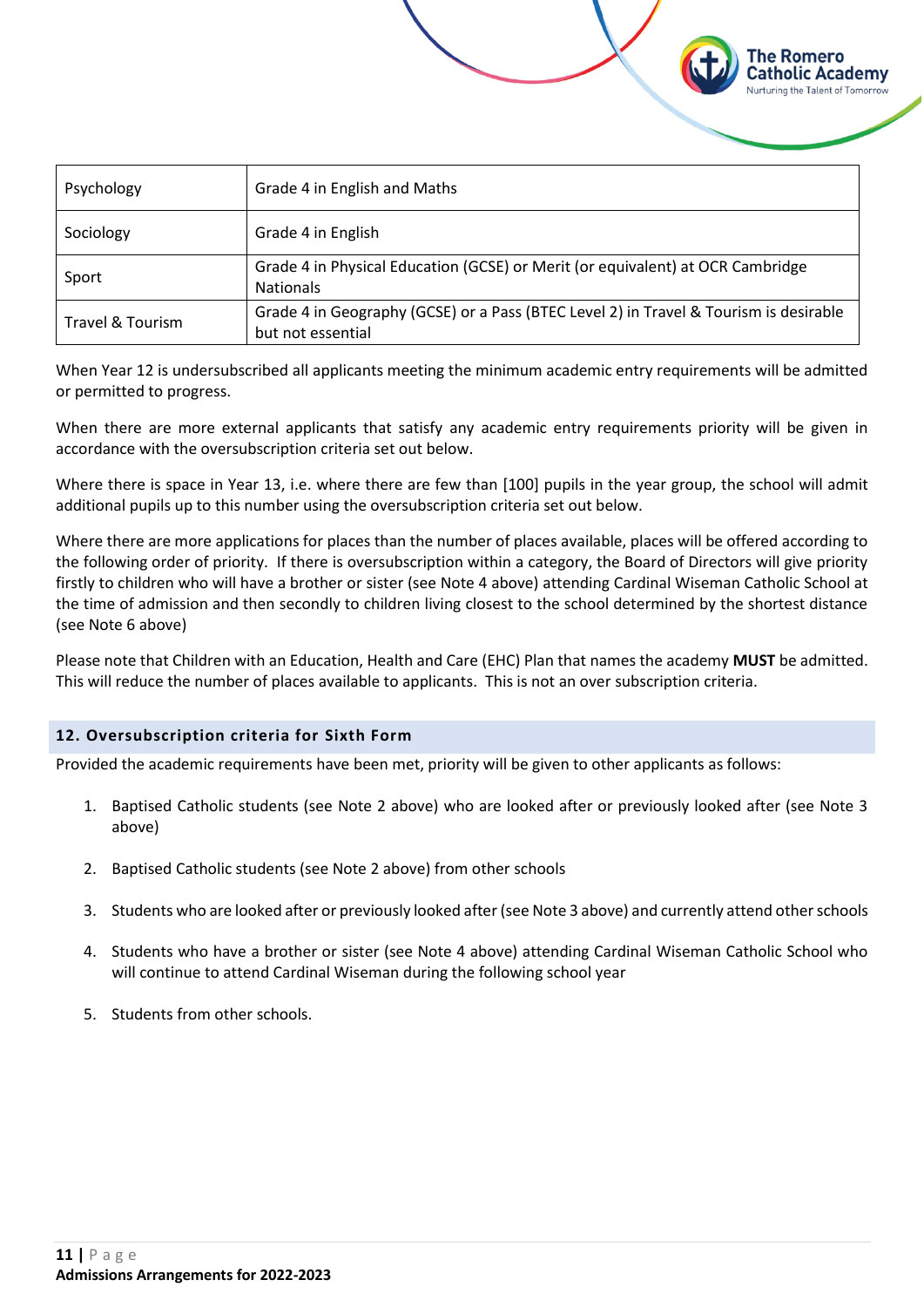# <span id="page-11-0"></span>**Appendix 1 – Definition of a Baptised Catholic**

A "Baptised Catholic" is one who:

• Has been baptised into full communion (Cf. *Catechism of the Catholic Church, 837*) with the Catholic Church by the Rites of Baptism of one of the various ritual Churches in communion with the See of Rome. Written evidence of this baptism can be obtained by recourse to the Baptismal Registers of the church in which the baptism took place (Cf. *Code of Canon Law, 877 & 878*).

The Romero Catholic Academy Nurturing the Talent of Tomorrow

Or

• Has been validly baptised in a separated ecclesial community and subsequently received into full communion with the Catholic Church by the *Rite of Reception of Baptised Christians into the Full Communion of the Catholic Church.* Written evidence of their baptism and reception into full communion with the Catholic Church can be obtained by recourse to the Register of Receptions, or in some cases, a sub-section of the Baptismal Registers of the church in which the *Rite of Reception* took place (Cf. *Rite of Christian Initiation, 399*).

# **Written Evidence of Baptism**

The Governing bodies of Catholic schools and Boards of Directors of Catholic Academies will require written evidence in the form of a Certificate of Baptism or Certificate of Reception before applications for school places can be considered for categories of "Baptised Catholics". A Certificate of Baptism or Reception is to include: the full name, date of birth, date of Baptism or Reception, and parent(s) name(s). The certificate must also show that it is copied from the records kept by the place of Baptism or Reception.

Those who would have difficulty obtaining written evidence of Catholic Baptism/Reception for a good reason, may still be considered as Baptised Catholics but only after they have been referred to their parish priest who, after consulting the Vicar General, will decide how the question of Baptism/Reception is to be resolved and how written evidence is to be produced in accordance with the law of the Church.

Those who would be considered to have good reason for not obtaining written evidence would include those who cannot contact the place of Baptism/Reception due to persecution or fear, the destruction of the church and the original records, or where Baptism/Reception was administered validly but not in the Parish church where records are kept.

Governors and Boards of Directors may request extra supporting evidence when the written documents that are produced do not clarify the fact that a person was baptised or received into the Catholic Church, (i.e. where the name and address of the Church is not on the certificate or where the name of the Church does not state whether it is a Catholic Church or not.)

For the purposes of this policy, a looked after child (see Note 3) living with a family where at least one of the parents/carers is Catholic will be considered as Catholic.